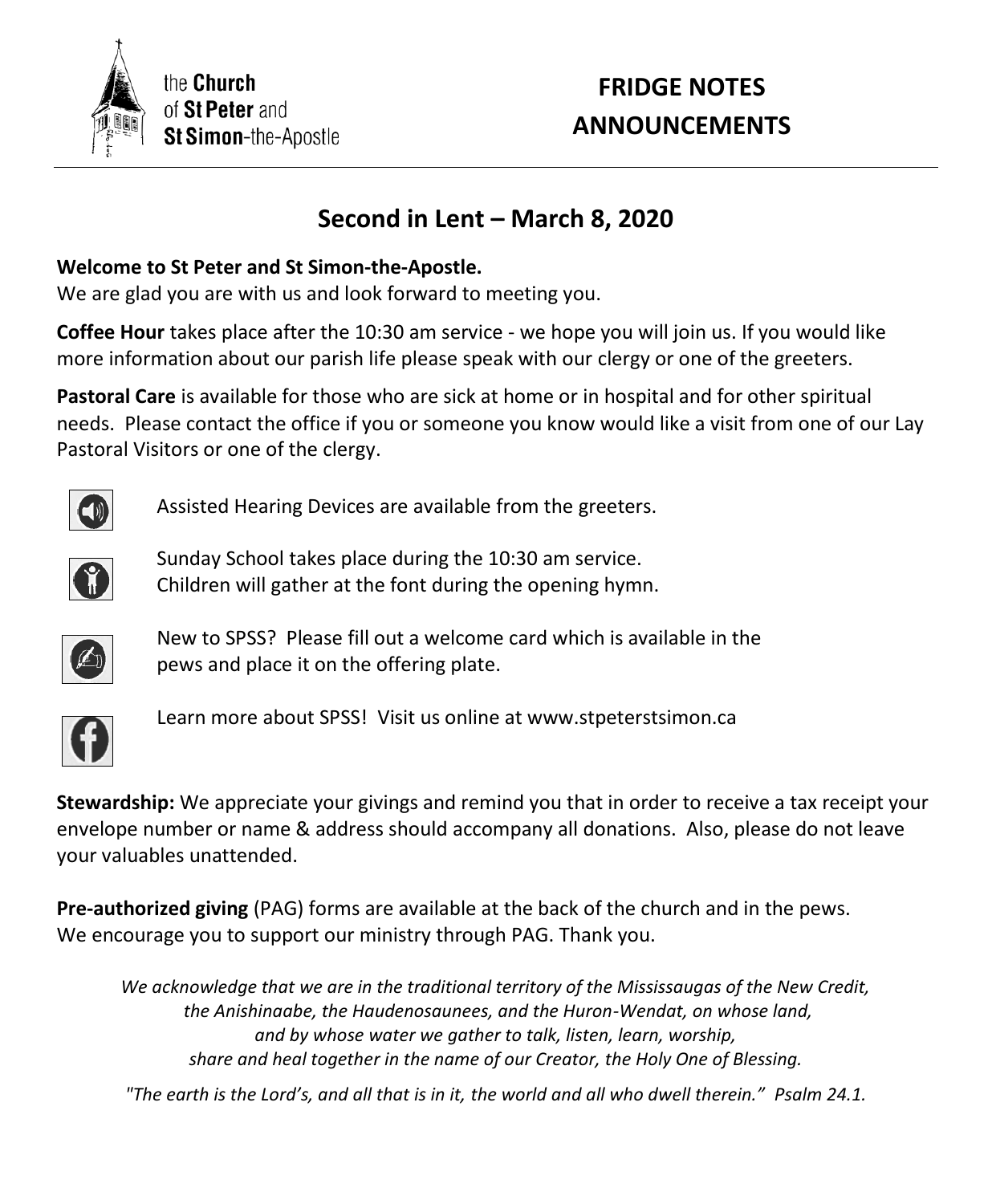#### **ANNOUNCEMENTS**

**The deadline** for submissions to *Fridge Notes* is Thursday at noon each week.

**Bishop Andrew Asbil has advised that due to COVID-19**, the Diocese of Toronto is suspending the sharing of the common cup at celebrations of the Eucharist. The Church's ancient teaching it that the whole Christ is received whether one receives only consecrated bread or both bread and wine. Additionally, people are advised to share words and smiles only, not handshakes or hugs, during the Exchange of the Peace. We pray for all those who are dealing with this virus: patients and their families, and the health-care workers and scientists who are searching for a cure.

**Funeral Notice:** We are saddened to announce that long-time parishioner Lois Totton died last week after a short stay in hospital. Lois' funeral will take place on **Thursday, March 12 at 11 am**. Rest eternal grant unto her O Lord, and let light perpetual shine upon her.

**Coffee Hour**: We now have 5 teams who provide food and drinks for us. Four Sundays are open to any people who can form a team to set up and clean up on the following dates- March 29, August 23 and November 29. We thank our new volunteers for May 24, and the Choir for offering cleanup that day. If you can help on one of these dates please contact Fran, Betty, Mary, Marina or Sheila our Hospitality team.

**March 29, will be the first Birthday Cake Sunday**, to celebrate parishioner birthdays in January, February and March. Cake to be provided by the church.

**Safe Spaces Workshop:** All volunteers in medium or high risk ministry positions are required to attend a Safe Spaces Workshop every three years. St Timothy's, 100 Old Orchard Gr, is holding a workshop on **Tuesday 10 March 1pm** in the parlour and you are welcome to attend. Use the doors off Ridley Blvd with the rainbow fence, go up one flight of stairs, the parlour is on the right. Please call SPSS office 416-923-8714, ext 201 if you plan on attending.

**Jubilate Submissions:** Are you considering contributing to the Lent Easter Jubilate!? Please send your contribution of articles, announcements and pictures to the editor of our church newsletter, Peggy Needham (email: peggyneedham@sympatico.ca) The deadline for submissions is **March 15.**

# **Looking Ahead…**

**Refugee Committee Meeting** – Sunday, March 15<sup>th</sup> at 12.15 pm.

### **Ordination of the Reverend Michael Perry to the Sacred Order of Priests**

Feast of the Annunciation - Wednesday, March 25, 2020 at 7.00 pm. Reception to follow. *Celebrant -* The Rt Rev'd Kevin Robertson *Preacher* - The Rev'd Canon Dr David Neelands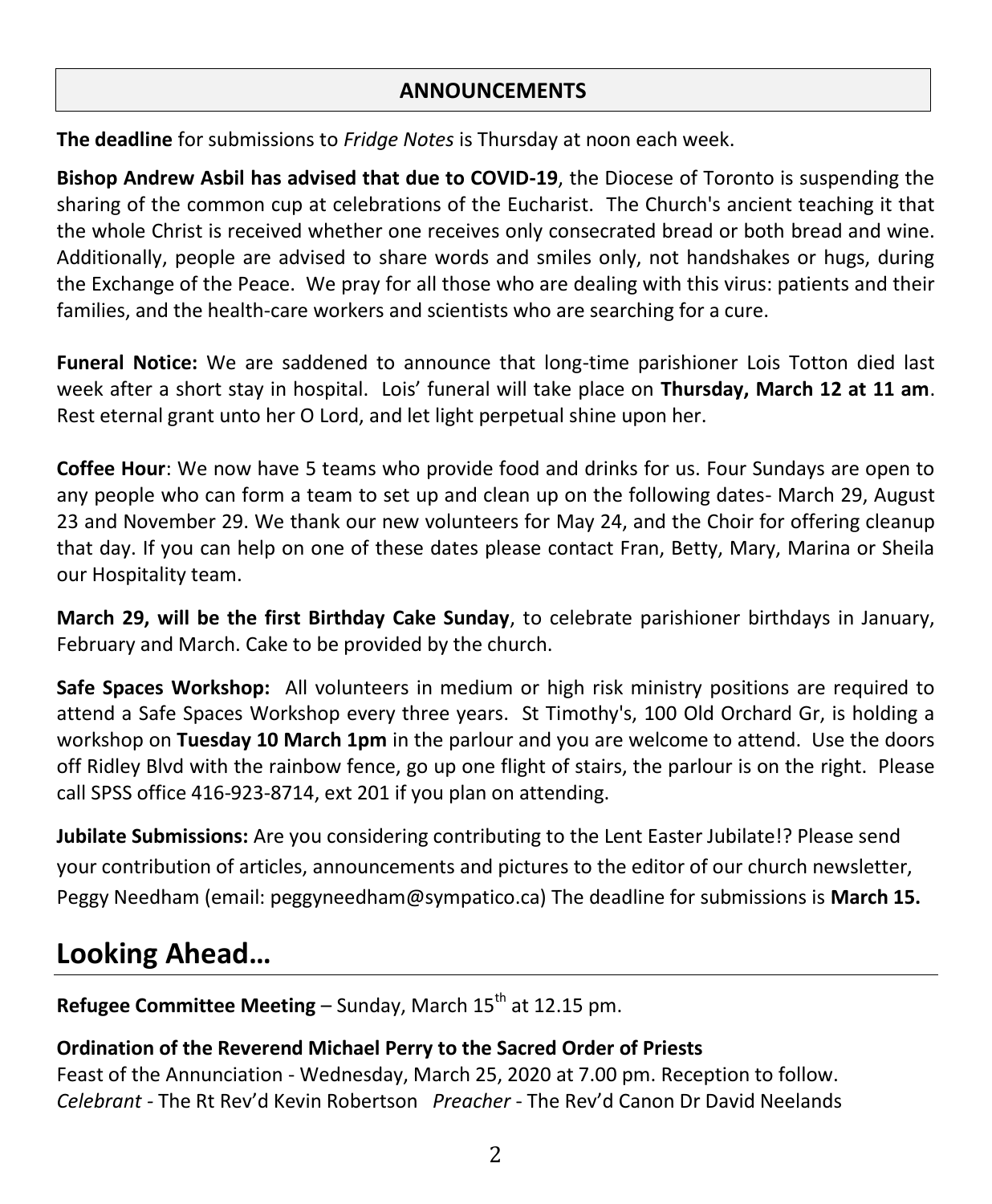# **Choral Evensong – Sunday, March 29, 2020 at 4.30 pm.**

The choir of St James' Cathedral will join our SPSS Parish Choir for a special Lenten Evensong. Magnificat and Nunc Dimittis: *Evening Canticles*, Healy Willan Anthem: *Lo, The Full Final Sacrifice*, Gerald Finzi

## **2020 Supporting Parish Leaders Workshop in York-Scarborough Saturday, March 28th 9.00 am – 12.00 noon At St Andrew's, Scarborough (Victoria Park south of the 401)**

Thank you to all who taking on a leadership position in your parish. In order to help you navigate your new role we are holding a "Supporting Parish Leaders Workshop" to provide you with information and resources to help you feel confident in your lay ministry.

This **half-day workshop** aims to meet the following objectives:

- review parish governance on key areas of knowledge expected of Churchwardens & Parish Leaders.
- increase understanding and overall comfort level to support parish leaders in their positions.
- provide opportunities to connect first-time attendees with experienced lay leaders.
- meet & network with key Diocesan staff to learn when & how to access resources as required.
- provide time for networking of attendees.
- answer questions that participants might have.

This year's features include:

- **Three Portfolio Sessions** on Finance, Property, and Human Resources
- **Structured Breaks** allowing for networking opportunities
- **Calling Cards** participants will be encouraged to bring their business card or fill in a blank calling card at the meeting to hand out. The idea behind this is to create a buddy system and informal "phone a friend" mentorship opportunities.

We are asking that parishes send leadership team members whether they are new to their position or not and regardless of whether they may have attended past workshops. This includes churchwardens, deputy churchwardens, treasurers, and parish administrators.

#### **FOR REGISTRATION PLEASE GO TO THE DIOCESAN WEBSITE www.toronto.anglican.ca**

#### **CHRISTIAN EDUCATION & FORMATION**

**Signs of Life Symbol Discussion:** This Lent, Bishop Andrew invites us in our parishes or as individuals to explore five symbols – light, water, food, shelter, and community – with the help of a program entitled Signs of Life. Each week, we will gather at 9:15 am in the sitting room to watch a 15 minute video on the week's theme, followed by a time for discussion on questions provided by the curriculum. A light breakfast will be provided. For more information see our website's Events Calendar." In communion, Michael